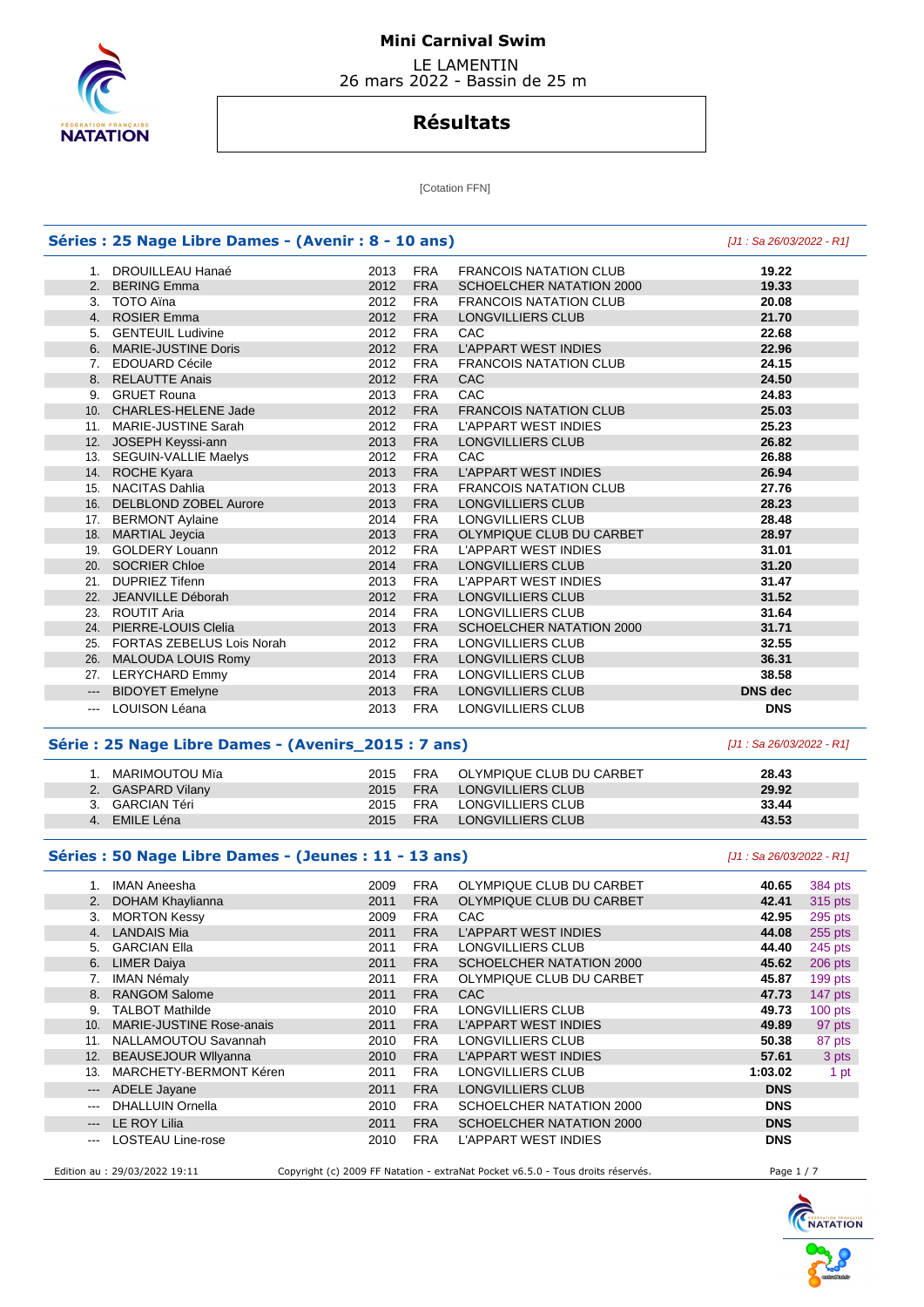

 LE LAMENTIN 26 mars 2022 - Bassin de 25 m

# **Résultats**

## **Séries : 25 Dos Dames - (Avenir : 8 - 10 ans)** [J1 : Sa 26/03/2022 - R1]

#### 1. GRIFFIT Laël 2013 FRA OLYMPIQUE CLUB DU CARBET **24.78**  2. MARIE-JUSTINE Doris 2012 FRA L'APPART WEST INDIES **25.35**  3. EDOUARD Cécile 2012 FRA FRANCOIS NATATION CLUB **25.51**  2012 FRA FRANCOIS NATATION CLUB **26.68**  5. QUIQUINE Thalia 2013 FRA SCHOELCHER NATATION 2000 **27.19**  6. CHARLES-HELENE Jade 2012 FRA FRANCOIS NATATION CLUB **27.73**  7. MONTHIEUX Maé 2013 FRA SCHOELCHER NATATION 2000 **29.25**  8. BIZET Mila 2014 FRA LONGVILLIERS CLUB **29.94**  9. BERMONT Aylaine 2014 FRA LONGVILLIERS CLUB **31.13**  10. CERTAIN Jade 2013 FRA SCHOELCHER NATATION 2000 **32.83**  11. GOLDERY Louann 2012 FRA L'APPART WEST INDIES **33.22**  12. NACITAS Dahlia 2013 FRA FRANCOIS NATATION CLUB **33.73**  13. SOCRIER Chloe 2014 FRA LONGVILLIERS CLUB **34.82**  14. MALOUDA LOUIS Romy 2013 FRA LONGVILLIERS CLUB **35.39**  15. ROCHE Kyara 2013 FRA L'APPART WEST INDIES **36.98**

#### **Série : 50 Dos Dames - (Jeunes : 11 - 13 ans)** [J1 : Sa 26/03/2022 - R1]

| 1. DOHAM Khaylianna         | 2011 | <b>FRA</b> | OLYMPIQUE CLUB DU CARBET | 52.46      | 257 pts   |
|-----------------------------|------|------------|--------------------------|------------|-----------|
| 2. LANDAIS Mia              | 2011 | <b>FRA</b> | L'APPART WEST INDIES     | 57.99      | 132 pts   |
| 3. TALBOT Mathilde          | 2010 | <b>FRA</b> | LONGVILLIERS CLUB        | 1:05.14    | 32 pts    |
| 4. BEAUSEJOUR Wilyanna      | 2010 | <b>FRA</b> | L'APPART WEST INDIES     | 1:10.62    | 1 pt      |
| 5. MARIE-JUSTINE Rose-anais | 2011 | <b>FRA</b> | L'APPART WEST INDIES     | 1:12.22    | <b>pt</b> |
| --- LOSTEAU Line-rose       | 2010 | <b>FRA</b> | L'APPART WEST INDIES     | <b>DNF</b> |           |

 16. DUPRIEZ Tifenn 2013 FRA L'APPART WEST INDIES **37.78**  17. MARIE-JUSTINE Sarah 2012 FRA L'APPART WEST INDIES **37.79** 

#### **Séries : 25 Brasse Dames - (Avenir : 8 - 10 ans)** [J1 : Sa 26/03/2022 - R1]

#### 1. MARIMOUTOU Laïa 2012 FRA OLYMPIQUE CLUB DU CARBET **25.05**  2. BERING Emma 2012 FRA SCHOELCHER NATATION 2000 3. DROUILLEAU Hanaé 2013 FRA FRANCOIS NATATION CLUB **27.05**  4. MARTIAL Jeycia 2013 FRA OLYMPIQUE CLUB DU CARBET **32.19**  5. JOSEPH Keyssi-ann 2013 FRA LONGVILLIERS CLUB **35.11**  6. BIZET Mila 2014 FRA LONGVILLIERS CLUB **35.19**  7. DELBLOND ZOBEL Aurore 2013 FRA LONGVILLIERS CLUB **36.12**  8. REJON Rory 2014 FRA SCHOELCHER NATATION 2000 **43.07**  9. FORTAS ZEBELUS Lois Norah 2012 FRA LONGVILLIERS CLUB **47.48**  10. PIERRE-LOUIS Clelia 2013 FRA SCHOELCHER NATATION 2000 **58.70**  --- BIDOYET Emelyne 2013 FRA LONGVILLIERS CLUB **DNS dec**  --- LOUISON Léana 2013 FRA LONGVILLIERS CLUB **DNS dec**

### **Série : 25 Brasse Dames - (Avenirs\_2015 : 7 ans)** [J1 : Sa 26/03/2022 - R1]

| 1. GASPARD Vilany | 2015 | FRA        | LONGVILLIERS CLUB        | 34.16 |
|-------------------|------|------------|--------------------------|-------|
| MARIMOUTOU Mïa    | 2015 | <b>FRA</b> | OLYMPIQUE CLUB DU CARBET | 39.02 |
| EMILE Léna        | 2015 | FRA        | LONGVILLIERS CLUB        | 43.42 |
| 4. GARCIAN Téri   | 2015 | <b>FRA</b> | LONGVILLIERS CLUB        | 51.62 |

#### **Série : 50 Brasse Dames - (Jeunes : 11 - 13 ans)** [J1 : Sa 26/03/2022 - R1]

| 1. IMAN Aneesha           | 2009 | FRA        | OLYMPIQUE CLUB DU CARBET | 56.64   | 255 pts       |
|---------------------------|------|------------|--------------------------|---------|---------------|
| 2. GARCIAN Ella           | 2011 | <b>FRA</b> | LONGVILLIERS CLUB        |         | 59.96 178 pts |
| 3. NALLAMOUTOU Savannah   | 2010 | <b>FRA</b> | LONGVILLIERS CLUB        | 1:01.44 | 148 $pts$     |
| 4. ADELE Jayane           | 2011 | <b>FRA</b> | LONGVILLIERS CLUB        | 1:01.73 | $143$ pts     |
| 5. IMAN Némaly            | 2011 | <b>FRA</b> | OLYMPIQUE CLUB DU CARBET | 1:05.13 | 86 pts        |
| 6. MARCHETY-BERMONT Kéren | 2011 | <b>FRA</b> | LONGVILLIERS CLUB        | 1:09.35 | 35 pts        |

Edition au : 29/03/2022 19:11 Copyright (c) 2009 FF Natation - extraNat Pocket v6.5.0 - Tous droits réservés. Page 2 / 7



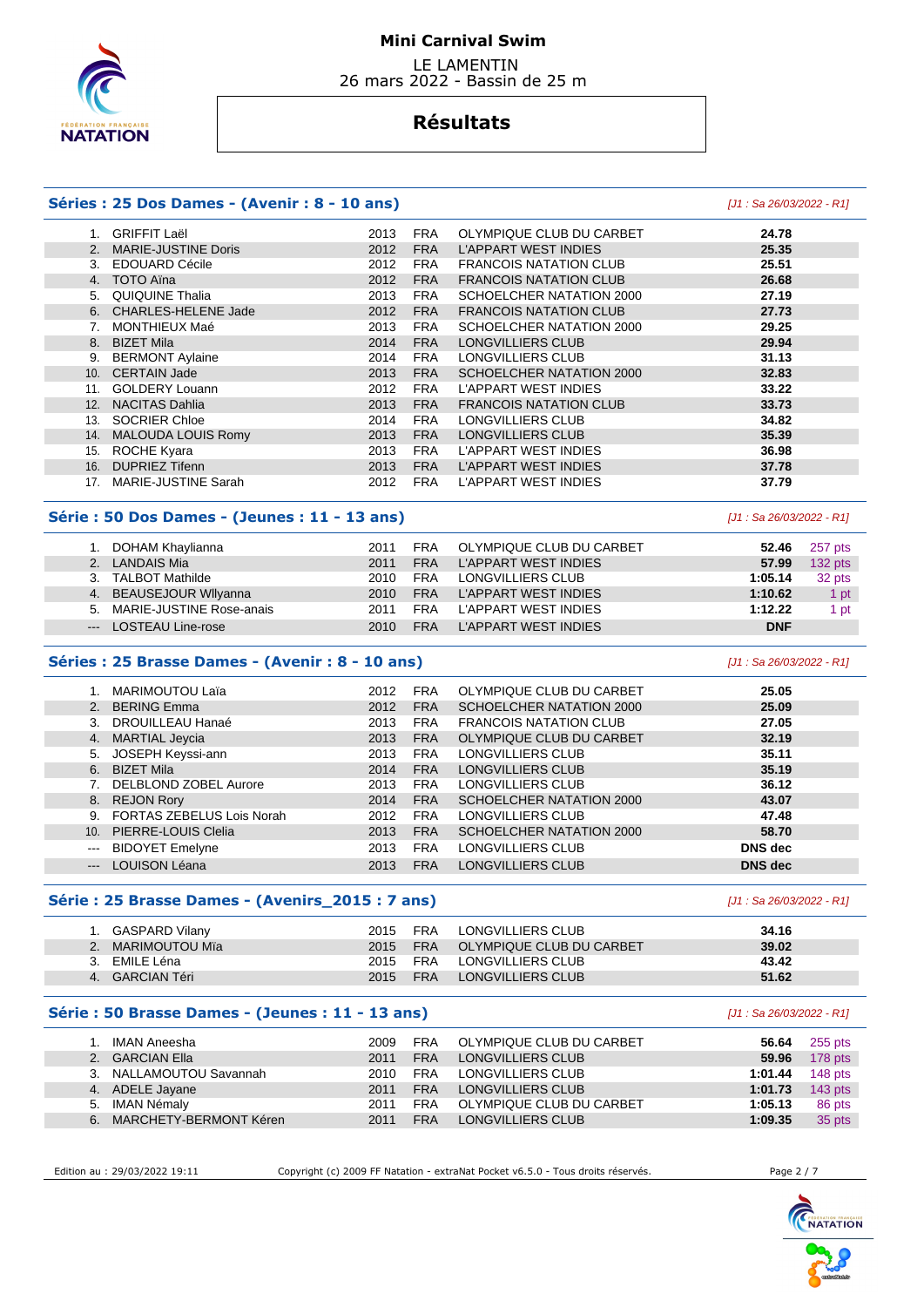

 LE LAMENTIN 26 mars 2022 - Bassin de 25 m

# **Résultats**

|                                                                                                                                                                                                                                                                                                                                                                                                                                                                            | Série : 25 Papillon Dames - (Avenir : 8 - 10 ans)      |      |            |                                                                                 | $[J1: Sa 26/03/2022 - R1]$ |            |
|----------------------------------------------------------------------------------------------------------------------------------------------------------------------------------------------------------------------------------------------------------------------------------------------------------------------------------------------------------------------------------------------------------------------------------------------------------------------------|--------------------------------------------------------|------|------------|---------------------------------------------------------------------------------|----------------------------|------------|
|                                                                                                                                                                                                                                                                                                                                                                                                                                                                            | 1. MARIMOUTOU Laïa                                     | 2012 | <b>FRA</b> | OLYMPIQUE CLUB DU CARBET                                                        | 24.03                      |            |
|                                                                                                                                                                                                                                                                                                                                                                                                                                                                            | 2. GRIFFIT Laël                                        | 2013 | <b>FRA</b> | OLYMPIQUE CLUB DU CARBET                                                        | 26.07                      |            |
|                                                                                                                                                                                                                                                                                                                                                                                                                                                                            | 3. ROSIER Emma                                         | 2012 | <b>FRA</b> | LONGVILLIERS CLUB                                                               | 28.96                      |            |
|                                                                                                                                                                                                                                                                                                                                                                                                                                                                            | 4. QUIQUINE Thalia                                     | 2013 | <b>FRA</b> | SCHOELCHER NATATION 2000                                                        | 29.77                      |            |
|                                                                                                                                                                                                                                                                                                                                                                                                                                                                            | 5. REJON Rory                                          | 2014 | <b>FRA</b> | SCHOELCHER NATATION 2000                                                        | 31.28                      |            |
|                                                                                                                                                                                                                                                                                                                                                                                                                                                                            | 6. MONTHIEUX Maé                                       | 2013 | <b>FRA</b> | SCHOELCHER NATATION 2000                                                        | 34.92                      |            |
|                                                                                                                                                                                                                                                                                                                                                                                                                                                                            | 7. CERTAIN Jade                                        | 2013 | <b>FRA</b> | SCHOELCHER NATATION 2000                                                        | 40.59                      |            |
|                                                                                                                                                                                                                                                                                                                                                                                                                                                                            |                                                        |      |            |                                                                                 |                            |            |
|                                                                                                                                                                                                                                                                                                                                                                                                                                                                            | Série : 50 Papillon Dames - (Jeunes : 11 - 13 ans)     |      |            |                                                                                 | [J1: Sa 26/03/2022 - R1]   |            |
|                                                                                                                                                                                                                                                                                                                                                                                                                                                                            | 1. LIMER Daiya                                         | 2011 | <b>FRA</b> | SCHOELCHER NATATION 2000                                                        | 1:00.47                    | 16 pts     |
| $\frac{1}{2} \left( \frac{1}{2} \right) \left( \frac{1}{2} \right) \left( \frac{1}{2} \right) \left( \frac{1}{2} \right) \left( \frac{1}{2} \right) \left( \frac{1}{2} \right) \left( \frac{1}{2} \right) \left( \frac{1}{2} \right) \left( \frac{1}{2} \right) \left( \frac{1}{2} \right) \left( \frac{1}{2} \right) \left( \frac{1}{2} \right) \left( \frac{1}{2} \right) \left( \frac{1}{2} \right) \left( \frac{1}{2} \right) \left( \frac{1}{2} \right) \left( \frac$ | <b>DHALLUIN Ornella</b>                                | 2010 | <b>FRA</b> | SCHOELCHER NATATION 2000                                                        | <b>DNS</b> dec             |            |
|                                                                                                                                                                                                                                                                                                                                                                                                                                                                            | --- LE ROY Lilia                                       | 2011 | <b>FRA</b> | SCHOELCHER NATATION 2000                                                        | <b>DNS</b> dec             |            |
|                                                                                                                                                                                                                                                                                                                                                                                                                                                                            | <b>Série: 4x50 Nage Libre Dames</b>                    |      |            |                                                                                 | [J1: Sa 26/03/2022 - R1]   |            |
|                                                                                                                                                                                                                                                                                                                                                                                                                                                                            | 1. QUIQUINE Thalia                                     | 2013 | <b>FRA</b> | SCHOELCHER NATATION 2000                                                        | 1:26.59 1500 pts           |            |
|                                                                                                                                                                                                                                                                                                                                                                                                                                                                            | <b>CERTAIN Jade</b>                                    | 2013 | <b>FRA</b> |                                                                                 |                            |            |
|                                                                                                                                                                                                                                                                                                                                                                                                                                                                            | <b>MONTHIEUX Maé</b>                                   | 2013 | <b>FRA</b> |                                                                                 |                            |            |
|                                                                                                                                                                                                                                                                                                                                                                                                                                                                            | <b>BERING Emma</b>                                     | 2012 | <b>FRA</b> |                                                                                 |                            |            |
|                                                                                                                                                                                                                                                                                                                                                                                                                                                                            | 2. ROSIER Emma                                         |      | <b>FRA</b> | LONGVILLIERS CLUB                                                               |                            |            |
|                                                                                                                                                                                                                                                                                                                                                                                                                                                                            |                                                        | 2012 |            |                                                                                 | 1:44.71                    | 1300 pts   |
|                                                                                                                                                                                                                                                                                                                                                                                                                                                                            | <b>BIZET Mila</b>                                      | 2014 | <b>FRA</b> |                                                                                 |                            |            |
|                                                                                                                                                                                                                                                                                                                                                                                                                                                                            | <b>DELBLOND ZOBEL Aurore</b>                           | 2013 | <b>FRA</b> |                                                                                 |                            |            |
|                                                                                                                                                                                                                                                                                                                                                                                                                                                                            | JOSEPH Keyssi-ann                                      | 2013 | <b>FRA</b> |                                                                                 |                            |            |
|                                                                                                                                                                                                                                                                                                                                                                                                                                                                            | 3. DROUILLEAU Hanaé                                    | 2013 | <b>FRA</b> | <b>FRANCOIS NATATION CLUB</b>                                                   | 1:44.74                    | 1300 pts   |
|                                                                                                                                                                                                                                                                                                                                                                                                                                                                            | <b>EDOUARD Cécile</b>                                  | 2012 | <b>FRA</b> |                                                                                 |                            |            |
|                                                                                                                                                                                                                                                                                                                                                                                                                                                                            | <b>CHARLES-HELENE Jade</b>                             | 2012 | <b>FRA</b> |                                                                                 |                            |            |
|                                                                                                                                                                                                                                                                                                                                                                                                                                                                            | <b>TOTO Aïna</b>                                       | 2012 | <b>FRA</b> |                                                                                 |                            |            |
| 4.                                                                                                                                                                                                                                                                                                                                                                                                                                                                         |                                                        |      |            | OLYMPIQUE CLUB DU CARBET                                                        | 3:02.10                    | 391 pts    |
|                                                                                                                                                                                                                                                                                                                                                                                                                                                                            | 5. ADELE Jayane                                        | 2011 | <b>FRA</b> | LONGVILLIERS CLUB                                                               | 3:16.91                    | 277 pts    |
|                                                                                                                                                                                                                                                                                                                                                                                                                                                                            | <b>GARCIAN Ella</b>                                    | 2011 | <b>FRA</b> |                                                                                 |                            |            |
|                                                                                                                                                                                                                                                                                                                                                                                                                                                                            |                                                        |      |            |                                                                                 |                            |            |
|                                                                                                                                                                                                                                                                                                                                                                                                                                                                            | NALLAMOUTOU Savannah                                   | 2010 | <b>FRA</b> |                                                                                 |                            |            |
|                                                                                                                                                                                                                                                                                                                                                                                                                                                                            | MARCHETY-BERMONT Kéren                                 | 2011 | <b>FRA</b> |                                                                                 |                            |            |
| $---$                                                                                                                                                                                                                                                                                                                                                                                                                                                                      |                                                        |      |            | SCHOELCHER NATATION 2000                                                        | <b>DNS</b> dec             |            |
|                                                                                                                                                                                                                                                                                                                                                                                                                                                                            | Série : 4x50 Nage Libre Dames - (Jeunes : 11 - 13 ans) |      |            |                                                                                 | $[J1: Sa 26/03/2022 - R1]$ |            |
|                                                                                                                                                                                                                                                                                                                                                                                                                                                                            | 1. ADELE Jayane                                        | 2011 | <b>FRA</b> | LONGVILLIERS CLUB                                                               | 3:16.91                    | 277 pts    |
|                                                                                                                                                                                                                                                                                                                                                                                                                                                                            | <b>GARCIAN Ella</b>                                    | 2011 | <b>FRA</b> |                                                                                 |                            |            |
|                                                                                                                                                                                                                                                                                                                                                                                                                                                                            | NALLAMOUTOU Savannah                                   | 2010 | <b>FRA</b> |                                                                                 |                            |            |
|                                                                                                                                                                                                                                                                                                                                                                                                                                                                            | MARCHETY-BERMONT Kéren                                 | 2011 | FRA        |                                                                                 |                            |            |
|                                                                                                                                                                                                                                                                                                                                                                                                                                                                            | Série : 4x50 Nage Libre Dames - (Avenir : 8 - 10 ans)  |      |            |                                                                                 | $[J1: Sa 26/03/2022 - R1]$ |            |
|                                                                                                                                                                                                                                                                                                                                                                                                                                                                            | 1. QUIQUINE Thalia                                     | 2013 | <b>FRA</b> | SCHOELCHER NATATION 2000                                                        | 1:26.59 $1500 \text{ pts}$ |            |
|                                                                                                                                                                                                                                                                                                                                                                                                                                                                            | <b>CERTAIN Jade</b>                                    | 2013 | <b>FRA</b> |                                                                                 |                            |            |
|                                                                                                                                                                                                                                                                                                                                                                                                                                                                            | <b>MONTHIEUX Maé</b>                                   | 2013 | <b>FRA</b> |                                                                                 |                            |            |
|                                                                                                                                                                                                                                                                                                                                                                                                                                                                            | <b>BERING Emma</b>                                     | 2012 | <b>FRA</b> |                                                                                 |                            |            |
|                                                                                                                                                                                                                                                                                                                                                                                                                                                                            |                                                        |      |            |                                                                                 |                            |            |
|                                                                                                                                                                                                                                                                                                                                                                                                                                                                            | 2. ROSIER Emma                                         | 2012 | <b>FRA</b> | <b>LONGVILLIERS CLUB</b>                                                        | 1:44.71                    | 1300 pts   |
|                                                                                                                                                                                                                                                                                                                                                                                                                                                                            | <b>BIZET Mila</b>                                      | 2014 | <b>FRA</b> |                                                                                 |                            |            |
|                                                                                                                                                                                                                                                                                                                                                                                                                                                                            | DELBLOND ZOBEL Aurore                                  | 2013 | <b>FRA</b> |                                                                                 |                            |            |
|                                                                                                                                                                                                                                                                                                                                                                                                                                                                            | JOSEPH Keyssi-ann                                      | 2013 | <b>FRA</b> |                                                                                 |                            |            |
|                                                                                                                                                                                                                                                                                                                                                                                                                                                                            | 3. DROUILLEAU Hanaé                                    | 2013 | <b>FRA</b> | <b>FRANCOIS NATATION CLUB</b>                                                   | 1:44.74                    | 1300 pts   |
|                                                                                                                                                                                                                                                                                                                                                                                                                                                                            | <b>EDOUARD Cécile</b>                                  | 2012 | <b>FRA</b> |                                                                                 |                            |            |
|                                                                                                                                                                                                                                                                                                                                                                                                                                                                            | <b>CHARLES-HELENE Jade</b>                             | 2012 | FRA        |                                                                                 |                            |            |
|                                                                                                                                                                                                                                                                                                                                                                                                                                                                            |                                                        |      |            |                                                                                 |                            |            |
| $---$                                                                                                                                                                                                                                                                                                                                                                                                                                                                      | TOTO Aïna                                              | 2012 | <b>FRA</b> | SCHOELCHER NATATION 2000                                                        | <b>DNS</b> dec             |            |
|                                                                                                                                                                                                                                                                                                                                                                                                                                                                            |                                                        |      |            |                                                                                 |                            |            |
|                                                                                                                                                                                                                                                                                                                                                                                                                                                                            | Edition au : 29/03/2022 19:11                          |      |            | Copyright (c) 2009 FF Natation - extraNat Pocket v6.5.0 - Tous droits réservés. |                            | Page 3 / 7 |
|                                                                                                                                                                                                                                                                                                                                                                                                                                                                            |                                                        |      |            |                                                                                 |                            |            |

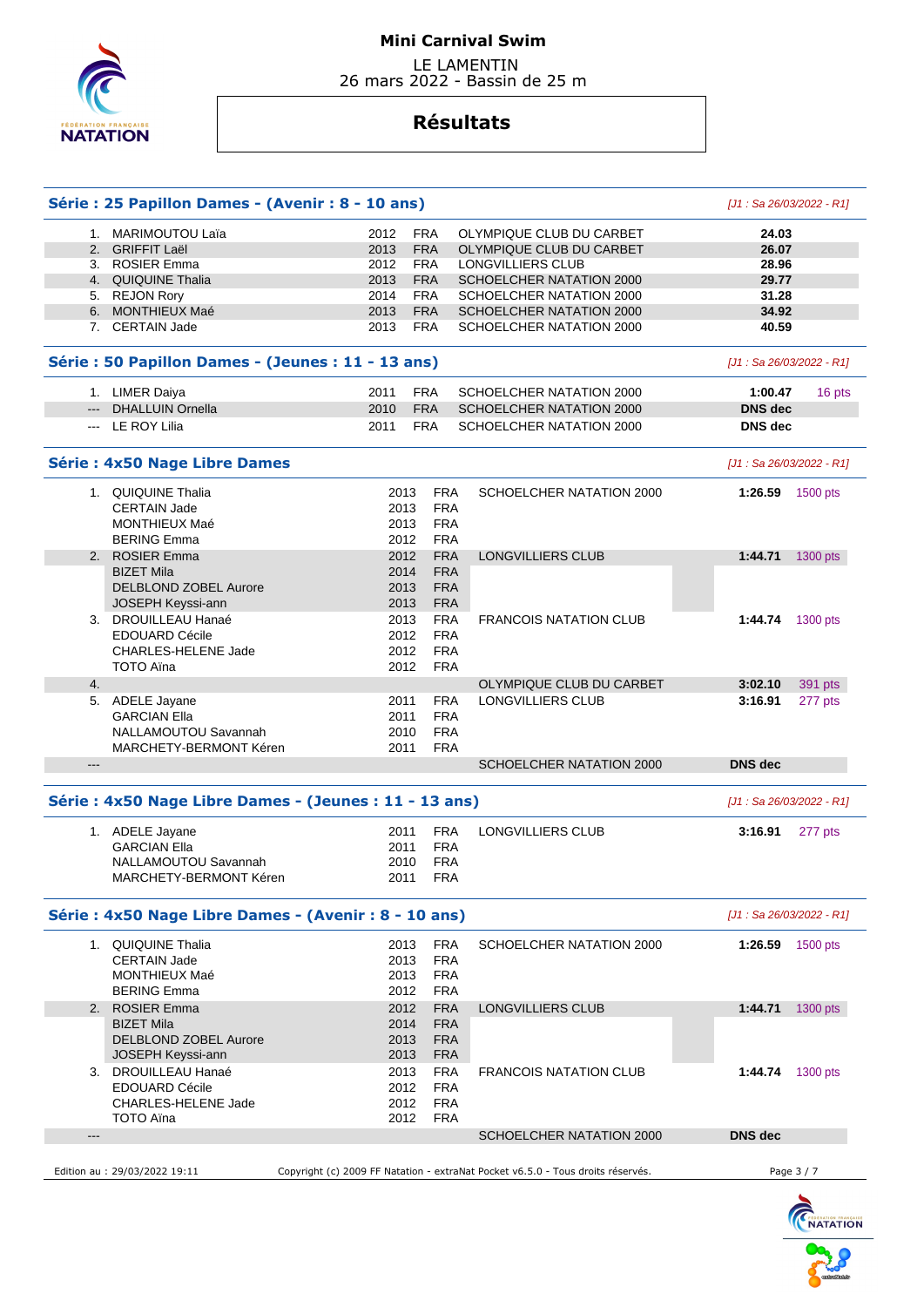

 LE LAMENTIN 26 mars 2022 - Bassin de 25 m

# **Résultats**

### **Séries : 25 Nage Libre Messieurs - (Avenir : 8 - 11 ans)** [J1 : Sa 26/03/2022 - R1]

|                        | 1. QUIQUINE Mathys           | 2011 | <b>FRA</b> | SCHOELCHER NATATION 2000      | 16.84      |
|------------------------|------------------------------|------|------------|-------------------------------|------------|
|                        | 2. BALDARA Bastian           | 2012 | <b>FRA</b> | LONGVILLIERS CLUB             | 17.41      |
|                        | 3. JEAN-PIERRE Antony        | 2011 | <b>FRA</b> | <b>FRANCOIS NATATION CLUB</b> | 18.53      |
|                        | 4. TAVERNY Tyler             | 2011 | <b>FRA</b> | LONGVILLIERS CLUB             | 18.54      |
| 5.                     | <b>BERTRAND Sebastien</b>    | 2011 | <b>FRA</b> | OLYMPIQUE CLUB DU CARBET      | 19.33      |
|                        | 6. NARECE Julian             | 2012 | <b>FRA</b> | <b>LONGVILLIERS CLUB</b>      | 19.55      |
|                        | 7. ANNETTE TAMARIN Evan      | 2013 | <b>FRA</b> | LONGVILLIERS CLUB             | 20.01      |
|                        | 8. BERTRAND Frederick        | 2011 | <b>FRA</b> | OLYMPIQUE CLUB DU CARBET      | 21.43      |
|                        | 9. ALBERT Baptiste           | 2013 | <b>FRA</b> | <b>FRANCOIS NATATION CLUB</b> | 21.87      |
|                        | 9. AMORY Emmanuel            | 2013 | <b>FRA</b> | LONGVILLIERS CLUB             | 21.87      |
| 11.                    | <b>BALCAEN Gabriel</b>       | 2011 | <b>FRA</b> | <b>FRANCOIS NATATION CLUB</b> | 21.97      |
|                        | 12. ALEXANDRINE Sidney       | 2013 | <b>FRA</b> | <b>FRANCOIS NATATION CLUB</b> | 22.28      |
|                        | 13. VILLARSIN Miguel         | 2012 | <b>FRA</b> | LONGVILLIERS CLUB             | 22.33      |
|                        | 14. MONGIS Mathys            | 2012 | <b>FRA</b> | <b>L'APPART WEST INDIES</b>   | 22.41      |
| 15.                    | <b>JOACHIM Satya</b>         | 2012 | <b>FRA</b> | LONGVILLIERS CLUB             | 22.71      |
|                        | 16. SAINT-AIME Cham          | 2011 | <b>FRA</b> | <b>LONGVILLIERS CLUB</b>      | 23.45      |
|                        | 17. MELEZAN Matheo           | 2011 | <b>FRA</b> | SCHOELCHER NATATION 2000      | 23.46      |
|                        | 18. ABRAMOVICI Jeremy        | 2012 | <b>FRA</b> | <b>FRANCOIS NATATION CLUB</b> | 23.59      |
|                        | 19. VAUPRE Matéis            | 2014 | <b>FRA</b> | SCHOELCHER NATATION 2000      | 23.95      |
|                        | 20. VILO Alexys              | 2014 | <b>FRA</b> | LONGVILLIERS CLUB             | 24.02      |
|                        | 21. MARIMOUTOU Soham         | 2012 | <b>FRA</b> | <b>L'APPART WEST INDIES</b>   | 24.06      |
|                        | 22. THEMIA Thaiviyan         | 2013 | <b>FRA</b> | <b>LONGVILLIERS CLUB</b>      | 24.15      |
| 23.                    | <b>DENNINGER Jules</b>       | 2013 | <b>FRA</b> | SCHOELCHER NATATION 2000      | 25.25      |
|                        | 24. ALEXANDRE MANGATAL Solan | 2013 | <b>FRA</b> | OLYMPIQUE CLUB DU CARBET      | 25.76      |
| 25.                    | JUBENOT Jaden                | 2014 | <b>FRA</b> | LONGVILLIERS CLUB             | 26.08      |
|                        | 26. ROBERTSON Keran          | 2011 | <b>FRA</b> | <b>CAC</b>                    | 27.53      |
|                        | 27. GRAINVILLE Lyor          | 2012 | <b>FRA</b> | LONGVILLIERS CLUB             | 28.19      |
|                        | 28. FRANCOIS IIan            | 2013 | <b>FRA</b> | LONGVILLIERS CLUB             | 28.92      |
| 29.                    | LOSTEAU Ricardo-germain      | 2011 | <b>FRA</b> | L'APPART WEST INDIES          | 29.65      |
|                        | 30. PERINA Alexandre         | 2012 | <b>FRA</b> | <b>L'APPART WEST INDIES</b>   | 32.35      |
| $\qquad \qquad -$      | DAUCHY Titouan               | 2013 | <b>FRA</b> | SCHOELCHER NATATION 2000      | <b>DNS</b> |
| $\qquad \qquad \cdots$ | <b>NEMORIN Kewan</b>         | 2011 | <b>FRA</b> | <b>LONGVILLIERS CLUB</b>      | <b>DNS</b> |
| $\cdots$               | SINOSA Timéo                 | 2012 | <b>FRA</b> | LONGVILLIERS CLUB             | <b>DNS</b> |

### **Série : 25 Nage Libre Messieurs - (Avenirs\_2015 : 7 ans)** [J1 : Sa 26/03/2022 - R1]

| 1. JOS Raphael    | 2015     | FRA | SCHOELCHER NATATION 2000      | 21.90 |
|-------------------|----------|-----|-------------------------------|-------|
| 2. LANDAIS Marius |          |     | 2015 FRA L'APPART WEST INDIES | 25.94 |
| 3. SALPETRIER Tao | 2015 FRA |     | LONGVILLIERS CLUB             | 38.06 |

#### **Séries : 50 Nage Libre Messieurs - (Jeunes : 12 - 14 ans)** [J1 : Sa 26/03/2022 - R1]

|          | NIEGER Julian                  | 2010 | <b>FRA</b> | SCHOELCHER NATATION 2000 | 33.65      | 587 pts   |
|----------|--------------------------------|------|------------|--------------------------|------------|-----------|
|          | <b>VLASSEMAN-BOUTHEMY IIan</b> | 2010 | <b>FRA</b> | SCHOELCHER NATATION 2000 | 37.70      | 401 pts   |
| 3.       | APARASCHIVEI Vlad              | 2009 | <b>FRA</b> | SCHOELCHER NATATION 2000 | 37.88      | 394 pts   |
| 4.       | <b>QUITMAN Liam</b>            | 2010 | <b>FRA</b> | LONGVILLIERS CLUB        | 42.05      | 241 pts   |
| 5.       | <b>BELTRAN Alban</b>           | 2010 | <b>FRA</b> | SCHOELCHER NATATION 2000 | 43.31      | 202 pts   |
|          | 6. CRISPIN Jude                | 2010 | <b>FRA</b> | LONGVILLIERS CLUB        | 43.93      | $184$ pts |
|          | ASSELIN DE BEAUVILLE Ruben     | 2010 | <b>FRA</b> | LONGVILLIERS CLUB        | 44.16      | 178 pts   |
|          | 8. REMILIEN Sanjay             | 2010 | <b>FRA</b> | LONGVILLIERS CLUB        | 46.02      | $130$ pts |
| 9.       | POPOTE-RAFFIN Gabriel          | 2010 | <b>FRA</b> | LONGVILLIERS CLUB        | 46.08      | $129$ pts |
| 10.      | MAURICRACE Joaquim             | 2010 | <b>FRA</b> | OLYMPIQUE CLUB DU CARBET | 46.87      | 111 $pts$ |
| 11.      | <b>BOGHOSSIAN Evan</b>         | 2009 | <b>FRA</b> | L'APPART WEST INDIES     | 50.05      | 52 pts    |
| 12.      | <b>MARTIAL Jeyssy</b>          | 2010 | <b>FRA</b> | OLYMPIQUE CLUB DU CARBET | 50.26      | 49 pts    |
| 13.      | <b>CADORE Antony</b>           | 2010 | <b>FRA</b> | LONGVILLIERS CLUB        | 53.31      | 15 pts    |
| $\cdots$ | <b>BURGOS Maël</b>             | 2010 | <b>FRA</b> | SCHOELCHER NATATION 2000 | <b>DNS</b> |           |

Edition au : 29/03/2022 19:11 Copyright (c) 2009 FF Natation - extraNat Pocket v6.5.0 - Tous droits réservés. Page 4 / 7



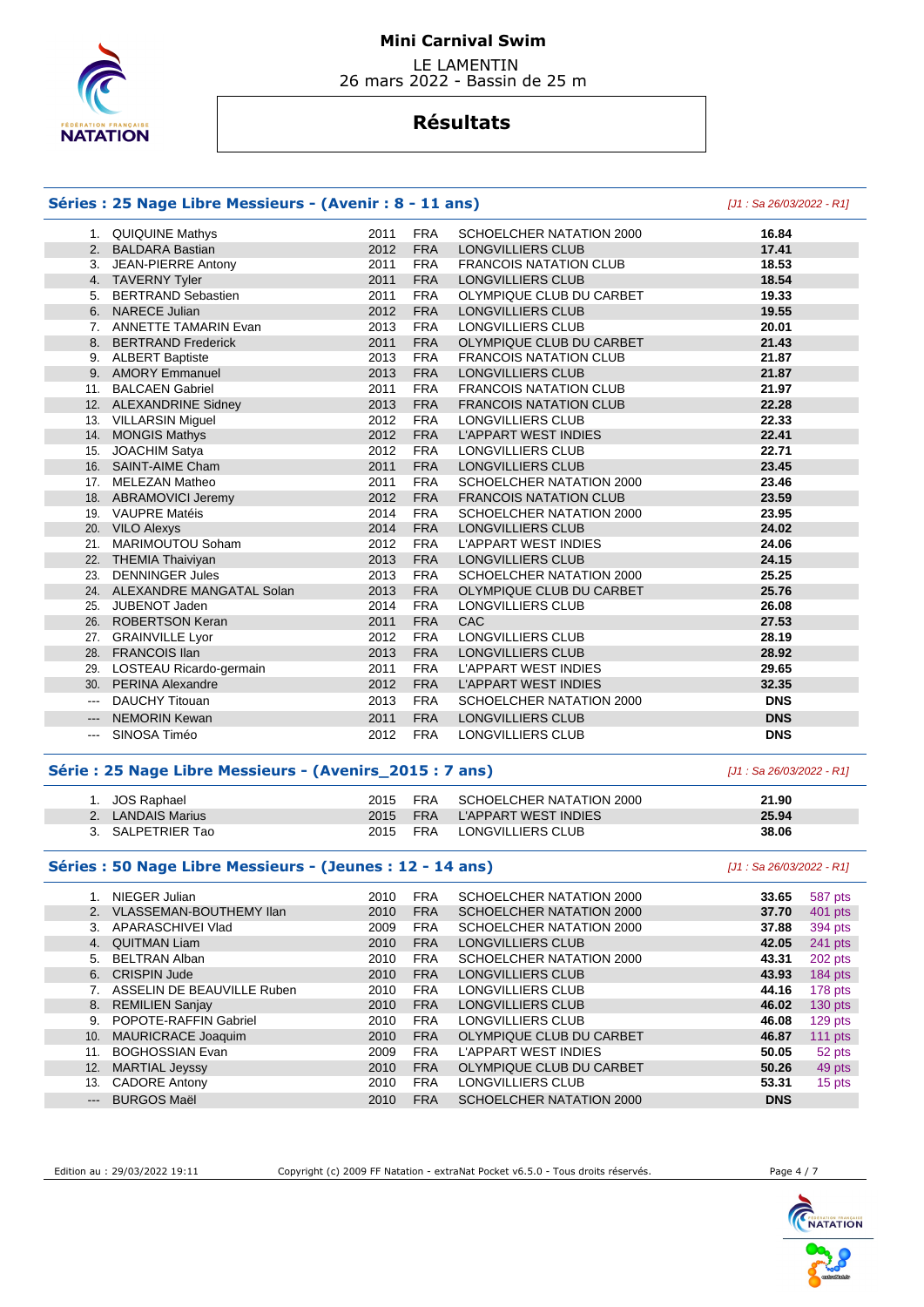

 LE LAMENTIN 26 mars 2022 - Bassin de 25 m

# **Résultats**

## **Séries : 25 Dos Messieurs - (Avenir : 8 - 11 ans)** [J1 : Sa 26/03/2022 - R1]

|                                                                                                                                                                                                                                                                                                                                                                                              | 1. DENNINGER Lucas                                   | 2011 | <b>FRA</b> | SCHOELCHER NATATION 2000      | 20.42                      |         |
|----------------------------------------------------------------------------------------------------------------------------------------------------------------------------------------------------------------------------------------------------------------------------------------------------------------------------------------------------------------------------------------------|------------------------------------------------------|------|------------|-------------------------------|----------------------------|---------|
|                                                                                                                                                                                                                                                                                                                                                                                              | 2. JEAN Jalil                                        | 2013 | <b>FRA</b> | LONGVILLIERS CLUB             | 24.34                      |         |
|                                                                                                                                                                                                                                                                                                                                                                                              | 3. BERTRAND Frederick                                | 2011 | <b>FRA</b> | OLYMPIQUE CLUB DU CARBET      | 25.50                      |         |
|                                                                                                                                                                                                                                                                                                                                                                                              | 4. APARASCHIVEI Toudor                               | 2011 | <b>FRA</b> | SCHOELCHER NATATION 2000      | 25.65                      |         |
|                                                                                                                                                                                                                                                                                                                                                                                              | 5. NIEGER Louis                                      | 2013 | <b>FRA</b> | SCHOELCHER NATATION 2000      | 27.36                      |         |
|                                                                                                                                                                                                                                                                                                                                                                                              | 6. AMORY Emmanuel                                    | 2013 | <b>FRA</b> | LONGVILLIERS CLUB             | 27.52                      |         |
|                                                                                                                                                                                                                                                                                                                                                                                              | 7. VILO Alexys                                       | 2014 | <b>FRA</b> | LONGVILLIERS CLUB             | 27.55                      |         |
|                                                                                                                                                                                                                                                                                                                                                                                              | 8. MELEZAN Matheo                                    | 2011 | <b>FRA</b> | SCHOELCHER NATATION 2000      | 27.77                      |         |
|                                                                                                                                                                                                                                                                                                                                                                                              | 9. JOS Alexandre                                     | 2012 | <b>FRA</b> | SCHOELCHER NATATION 2000      | 27.90                      |         |
|                                                                                                                                                                                                                                                                                                                                                                                              | 10. ALEXANDRINE Sidney                               | 2013 | <b>FRA</b> | <b>FRANCOIS NATATION CLUB</b> | 28.15                      |         |
|                                                                                                                                                                                                                                                                                                                                                                                              | 11. THEMIA Thaiviyan                                 | 2013 | <b>FRA</b> | LONGVILLIERS CLUB             | 28.33                      |         |
|                                                                                                                                                                                                                                                                                                                                                                                              | 12. CHERI-ZECOTE Dorian                              | 2012 | <b>FRA</b> | SCHOELCHER NATATION 2000      | 28.76                      |         |
|                                                                                                                                                                                                                                                                                                                                                                                              | 13. SAINT-AIME Cham                                  | 2011 | <b>FRA</b> | LONGVILLIERS CLUB             | 31.12                      |         |
|                                                                                                                                                                                                                                                                                                                                                                                              | 14. MONGIS Mathys                                    | 2012 | <b>FRA</b> | L'APPART WEST INDIES          | 31.15                      |         |
|                                                                                                                                                                                                                                                                                                                                                                                              | 15. ABRAMOVICI Jeremy                                | 2012 | <b>FRA</b> | <b>FRANCOIS NATATION CLUB</b> | 31.71                      |         |
|                                                                                                                                                                                                                                                                                                                                                                                              | 16. MARIMOUTOU Soham                                 | 2012 | <b>FRA</b> | L'APPART WEST INDIES          | 32.22                      |         |
|                                                                                                                                                                                                                                                                                                                                                                                              | 17. LOSTEAU Ricardo-germain                          | 2011 | <b>FRA</b> | L'APPART WEST INDIES          | 32.61                      |         |
|                                                                                                                                                                                                                                                                                                                                                                                              | 18. VAUPRE Matéis                                    | 2014 | <b>FRA</b> | SCHOELCHER NATATION 2000      | 33.07                      |         |
|                                                                                                                                                                                                                                                                                                                                                                                              | 19. JUBENOT Jaden                                    | 2014 | <b>FRA</b> | LONGVILLIERS CLUB             | 33.33                      |         |
|                                                                                                                                                                                                                                                                                                                                                                                              | 20. PERINA Alexandre                                 | 2012 | <b>FRA</b> | <b>L'APPART WEST INDIES</b>   | 39.64                      |         |
|                                                                                                                                                                                                                                                                                                                                                                                              |                                                      |      |            |                               |                            |         |
|                                                                                                                                                                                                                                                                                                                                                                                              | Série : 25 Dos Messieurs - (Avenirs_2015 : 7 ans)    |      |            |                               | [J1 : Sa 26/03/2022 - R1]  |         |
|                                                                                                                                                                                                                                                                                                                                                                                              | 1. JOS Raphael                                       | 2015 | <b>FRA</b> | SCHOELCHER NATATION 2000      | 27.94                      |         |
|                                                                                                                                                                                                                                                                                                                                                                                              | 2. LANDAIS Marius                                    | 2015 | <b>FRA</b> | <b>L'APPART WEST INDIES</b>   | 33.48                      |         |
|                                                                                                                                                                                                                                                                                                                                                                                              | Série : 50 Dos Messieurs - (Jeunes : 12 - 14 ans)    |      |            |                               | $[J1: Sa 26/03/2022 - R1]$ |         |
|                                                                                                                                                                                                                                                                                                                                                                                              | 1. CRISPIN Jude                                      | 2010 | <b>FRA</b> | LONGVILLIERS CLUB             | 53.17                      | 127 pts |
|                                                                                                                                                                                                                                                                                                                                                                                              | 2. BOGHOSSIAN Evan                                   | 2009 | <b>FRA</b> | <b>L'APPART WEST INDIES</b>   | 58.13                      | 48 pts  |
| $\frac{1}{2} \frac{1}{2} \frac{1}{2} \frac{1}{2} \frac{1}{2} \frac{1}{2} \frac{1}{2} \frac{1}{2} \frac{1}{2} \frac{1}{2} \frac{1}{2} \frac{1}{2} \frac{1}{2} \frac{1}{2} \frac{1}{2} \frac{1}{2} \frac{1}{2} \frac{1}{2} \frac{1}{2} \frac{1}{2} \frac{1}{2} \frac{1}{2} \frac{1}{2} \frac{1}{2} \frac{1}{2} \frac{1}{2} \frac{1}{2} \frac{1}{2} \frac{1}{2} \frac{1}{2} \frac{1}{2} \frac{$ | <b>BURGOS Maël</b>                                   | 2010 | <b>FRA</b> | SCHOELCHER NATATION 2000      | <b>DNS</b> dec             |         |
|                                                                                                                                                                                                                                                                                                                                                                                              | Séries : 25 Brasse Messieurs - (Avenir : 8 - 11 ans) |      |            |                               | [J1: Sa 26/03/2022 - R1]   |         |
|                                                                                                                                                                                                                                                                                                                                                                                              | 1. JEAN-PIERRE Antony                                | 2011 | <b>FRA</b> | <b>FRANCOIS NATATION CLUB</b> | 25.84                      |         |
|                                                                                                                                                                                                                                                                                                                                                                                              | 2. TAVERNY Tyler                                     | 2011 | <b>FRA</b> | LONGVILLIERS CLUB             | 27.00                      |         |
|                                                                                                                                                                                                                                                                                                                                                                                              | 3. VILLARSIN Miguel                                  | 2012 | <b>FRA</b> | LONGVILLIERS CLUB             | 27.24                      |         |
|                                                                                                                                                                                                                                                                                                                                                                                              | 4. ALBERT Baptiste                                   | 2013 | <b>FRA</b> | <b>FRANCOIS NATATION CLUB</b> | 28.02                      |         |
|                                                                                                                                                                                                                                                                                                                                                                                              | 5. BALCAEN Gabriel                                   | 2011 | <b>FRA</b> | <b>FRANCOIS NATATION CLUB</b> | 28.21                      |         |
|                                                                                                                                                                                                                                                                                                                                                                                              | 6. DENNINGER Jules                                   | 2013 | <b>FRA</b> | SCHOELCHER NATATION 2000      | 30.43                      |         |
|                                                                                                                                                                                                                                                                                                                                                                                              | 7. ALEXANDRE MANGATAL Solan                          | 2013 | <b>FRA</b> | OLYMPIQUE CLUB DU CARBET      | 31.61                      |         |
|                                                                                                                                                                                                                                                                                                                                                                                              | 8. NARECE Julian                                     | 2012 | <b>FRA</b> | <b>LONGVILLIERS CLUB</b>      | 31.80                      |         |
|                                                                                                                                                                                                                                                                                                                                                                                              | 9. JOS Alexandre                                     | 2012 | <b>FRA</b> | SCHOELCHER NATATION 2000      | 34.06                      |         |
|                                                                                                                                                                                                                                                                                                                                                                                              | 10. JOACHIM Satya                                    | 2012 | <b>FRA</b> | LONGVILLIERS CLUB             | 34.08                      |         |
|                                                                                                                                                                                                                                                                                                                                                                                              | 11. GRAINVILLE Lyor                                  | 2012 | <b>FRA</b> | LONGVILLIERS CLUB             | 36.18                      |         |
|                                                                                                                                                                                                                                                                                                                                                                                              | 12. FRANCOIS IIan                                    | 2013 | <b>FRA</b> | LONGVILLIERS CLUB             | 36.24                      |         |
|                                                                                                                                                                                                                                                                                                                                                                                              | DAUCHY Titouan                                       | 2013 | <b>FRA</b> | SCHOELCHER NATATION 2000      | <b>DNS</b>                 |         |
| $\qquad \qquad - -$                                                                                                                                                                                                                                                                                                                                                                          | SINOSA Timéo                                         | 2012 | <b>FRA</b> | LONGVILLIERS CLUB             | <b>DNS</b>                 |         |
|                                                                                                                                                                                                                                                                                                                                                                                              | Série: 25 Brasse Messieurs - (Avenirs_2015: 7 ans)   |      |            |                               | $[J1: Sa 26/03/2022 - R1]$ |         |
|                                                                                                                                                                                                                                                                                                                                                                                              | 1. SALPETRIER Tao                                    | 2015 | <b>FRA</b> | LONGVILLIERS CLUB             | 54.26                      |         |
|                                                                                                                                                                                                                                                                                                                                                                                              | Série : 50 Brasse Messieurs - (Jeunes : 12 - 14 ans) |      |            |                               | [J1: Sa 26/03/2022 - R1]   |         |
|                                                                                                                                                                                                                                                                                                                                                                                              | 1. NIEGER Julian                                     | 2010 | <b>FRA</b> | SCHOELCHER NATATION 2000      | 49.45                      | 344 pts |
|                                                                                                                                                                                                                                                                                                                                                                                              | 2. POPOTE-RAFFIN Gabriel                             | 2010 | <b>FRA</b> | LONGVILLIERS CLUB             | 51.63                      | 283 pts |
|                                                                                                                                                                                                                                                                                                                                                                                              | 3. MAURICRACE Joaquim                                | 2010 | FRA        | OLYMPIQUE CLUB DU CARBET      | 53.14                      | 245 pts |
|                                                                                                                                                                                                                                                                                                                                                                                              |                                                      |      |            |                               |                            |         |

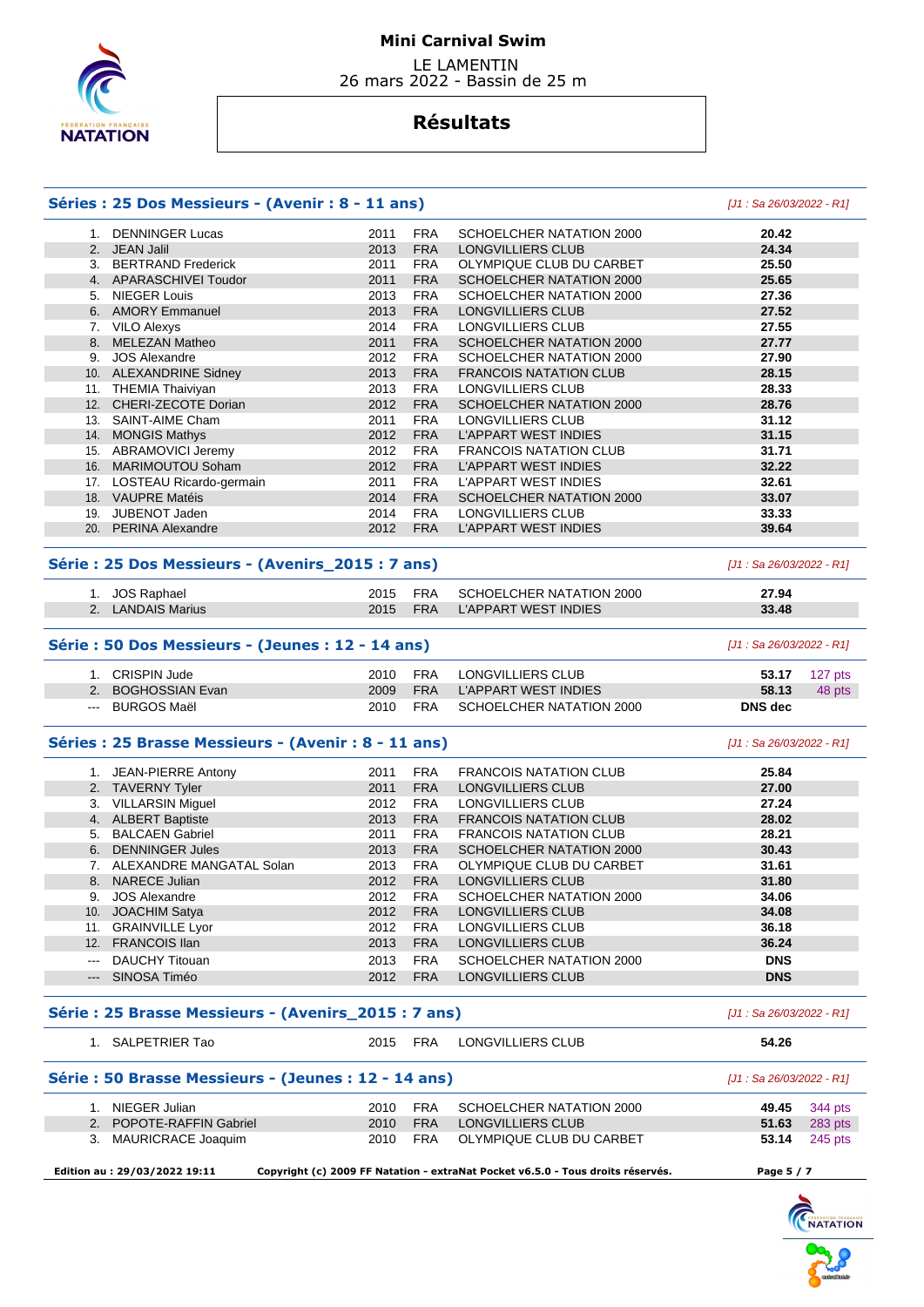

## **Mini Carnival Swim LE LAMENTIN 26 mars 2022 - Bassin de 25 m**

# **Résultats**

|    | (Suite) Série : 50 Brasse Messieurs - (Jeunes : 12 - 14 ans)                               |                              |                                                      |                               | [J1: Sa 26/03/2022 - R1]  |            |
|----|--------------------------------------------------------------------------------------------|------------------------------|------------------------------------------------------|-------------------------------|---------------------------|------------|
|    | 4. MARTIAL Jeyssy                                                                          | 2010                         | <b>FRA</b>                                           | OLYMPIQUE CLUB DU CARBET      | 53.84                     | 228 pts    |
|    | 5. QUITMAN Liam                                                                            | 2010                         | <b>FRA</b>                                           | LONGVILLIERS CLUB             | 55.91                     | 181 pts    |
|    | 6. VLASSEMAN-BOUTHEMY Ilan                                                                 | 2010                         | <b>FRA</b>                                           | SCHOELCHER NATATION 2000      | 56.92                     | $160$ pts  |
|    | 7. APARASCHIVEI Vlad                                                                       | 2009                         | <b>FRA</b>                                           | SCHOELCHER NATATION 2000      | 1:02.93                   | 63 pts     |
|    | 8. REMILIEN Sanjay                                                                         | 2010                         | <b>FRA</b>                                           | <b>LONGVILLIERS CLUB</b>      | 1:16.01                   | 1 pt       |
|    | Série : 25 Papillon Messieurs - (Avenir : 8 - 11 ans)                                      |                              |                                                      |                               | [J1 : Sa 26/03/2022 - R1] |            |
|    | 1. QUIQUINE Mathys                                                                         | 2011                         | <b>FRA</b>                                           | SCHOELCHER NATATION 2000      | 20.68                     |            |
|    | 2. DENNINGER Lucas                                                                         | 2011                         | <b>FRA</b>                                           | SCHOELCHER NATATION 2000      | 22.30                     |            |
|    | 3. JEAN Jalil                                                                              | 2013                         | <b>FRA</b>                                           | LONGVILLIERS CLUB             | 23.59                     |            |
|    | 4. APARASCHIVEI Toudor                                                                     | 2011                         | <b>FRA</b>                                           | SCHOELCHER NATATION 2000      | 23.71                     |            |
|    | 5. BALDARA Bastian                                                                         | 2012                         | <b>FRA</b>                                           | LONGVILLIERS CLUB             | 24.80                     |            |
|    | 6. NIEGER Louis                                                                            | 2013                         | <b>FRA</b>                                           | SCHOELCHER NATATION 2000      | 26.81                     |            |
|    | 7. BERTRAND Sebastien                                                                      | 2011                         | <b>FRA</b>                                           | OLYMPIQUE CLUB DU CARBET      | 28.02                     |            |
|    | 8. ANNETTE TAMARIN Evan                                                                    | 2013                         | <b>FRA</b>                                           | LONGVILLIERS CLUB             | 28.09                     |            |
|    | 9. CHERI-ZECOTE Dorian                                                                     | 2012                         | <b>FRA</b>                                           | SCHOELCHER NATATION 2000      | 35.51                     |            |
|    | --- NEMORIN Kewan                                                                          | 2011                         | <b>FRA</b>                                           | LONGVILLIERS CLUB             | <b>DNS dec</b>            |            |
|    | Série : 50 Papillon Messieurs - (Jeunes : 12 - 14 ans)                                     |                              |                                                      |                               | [J1: Sa 26/03/2022 - R1]  |            |
|    | 1. BELTRAN Alban                                                                           | 2010                         | <b>FRA</b>                                           | SCHOELCHER NATATION 2000      | 52.77                     | 54 pts     |
|    | 2. ASSELIN DE BEAUVILLE Ruben                                                              | 2010                         | <b>FRA</b>                                           | LONGVILLIERS CLUB             | 59.85                     | 1 pt       |
|    | <b>Série : 4x50 Nage Libre Messieurs</b>                                                   |                              |                                                      |                               | [J1 : Sa 26/03/2022 - R1] |            |
|    | 1. DENNINGER Lucas<br>CHERI-ZECOTE Dorian<br><b>NIEGER Louis</b><br><b>QUIQUINE Mathys</b> | 2011<br>2012<br>2013<br>2011 | <b>FRA</b><br><b>FRA</b><br><b>FRA</b><br><b>FRA</b> | SCHOELCHER NATATION 2000      | 1:16.80                   | 1500 pts   |
|    | 2. NARECE Julian                                                                           | 2012                         | <b>FRA</b>                                           | LONGVILLIERS CLUB             | 1:16.86                   | 1500 pts   |
|    | <b>TAVERNY Tyler</b>                                                                       | 2011                         | <b>FRA</b>                                           |                               |                           |            |
|    | <b>JEAN Jalil</b>                                                                          | 2013                         | <b>FRA</b>                                           |                               |                           |            |
|    | <b>BALDARA Bastian</b>                                                                     | 2012                         | <b>FRA</b>                                           |                               |                           |            |
| 3. |                                                                                            |                              |                                                      | OLYMPIQUE CLUB DU CARBET      | 1:16.88                   | 1500 pts   |
| 4. | <b>BALCAEN Gabriel</b>                                                                     | 2011                         | <b>FRA</b>                                           | <b>FRANCOIS NATATION CLUB</b> | 1:24.17                   | 1432 pts   |
|    | <b>ALBERT Baptiste</b>                                                                     | 2013                         | <b>FRA</b>                                           |                               |                           |            |
|    | <b>ALEXANDRINE Sidney</b>                                                                  | 2013                         | <b>FRA</b>                                           |                               |                           |            |
|    | <b>JEAN-PIERRE Antony</b>                                                                  | 2011                         | <b>FRA</b>                                           |                               |                           |            |
|    | 5. AMORY Emmanuel                                                                          | 2013                         | <b>FRA</b>                                           | LONGVILLIERS CLUB             | 1:30.13                   | 1332 pts   |
|    | <b>ANNETTE TAMARIN Evan</b>                                                                | 2013                         | <b>FRA</b>                                           |                               |                           |            |
|    | <b>SAINT-AIME Cham</b>                                                                     | 2011                         | <b>FRA</b>                                           |                               |                           |            |
|    | <b>THEMIA Thaiviyan</b>                                                                    | 2013                         | <b>FRA</b>                                           |                               |                           |            |
| 6. | <b>DENNINGER Jules</b>                                                                     | 2013                         | <b>FRA</b>                                           | SCHOELCHER NATATION 2000      | 1:36.33                   | 1232 $pts$ |
|    | <b>VAUPRE Matéis</b>                                                                       | 2014                         | <b>FRA</b>                                           |                               |                           |            |
|    | <b>JOS Alexandre</b>                                                                       | 2012                         | <b>FRA</b>                                           |                               |                           |            |
|    | <b>MELEZAN Matheo</b>                                                                      | 2011                         | <b>FRA</b>                                           |                               |                           |            |
|    | 7. BELTRAN Alban                                                                           | 2010                         | <b>FRA</b>                                           | SCHOELCHER NATATION 2000      | 2:35.91                   | 470 pts    |
|    | NIEGER Julian                                                                              | 2010                         | <b>FRA</b>                                           |                               |                           |            |
|    | APARASCHIVEI Vlad                                                                          | 2009                         | <b>FRA</b>                                           |                               |                           |            |
|    | VLASSEMAN-BOUTHEMY Ilan                                                                    | 2010                         | <b>FRA</b>                                           |                               |                           |            |
| 8. | <b>CRISPIN Jude</b>                                                                        | 2010                         | <b>FRA</b>                                           | <b>LONGVILLIERS CLUB</b>      | 2:54.40                   | 306 pts    |
|    | <b>QUITMAN Liam</b>                                                                        | 2010                         | <b>FRA</b>                                           |                               |                           |            |
|    | <b>POPOTE-RAFFIN Gabriel</b>                                                               | 2010                         | <b>FRA</b>                                           |                               |                           |            |
|    | ASSELIN DE BEAUVILLE Ruben                                                                 | 2010                         | <b>FRA</b>                                           |                               |                           |            |

Edition au : 29/03/2022 19:11 Copyright (c) 2009 FF Natation - extraNat Pocket v6.5.0 - Tous droits réservés. Page 6 / 7